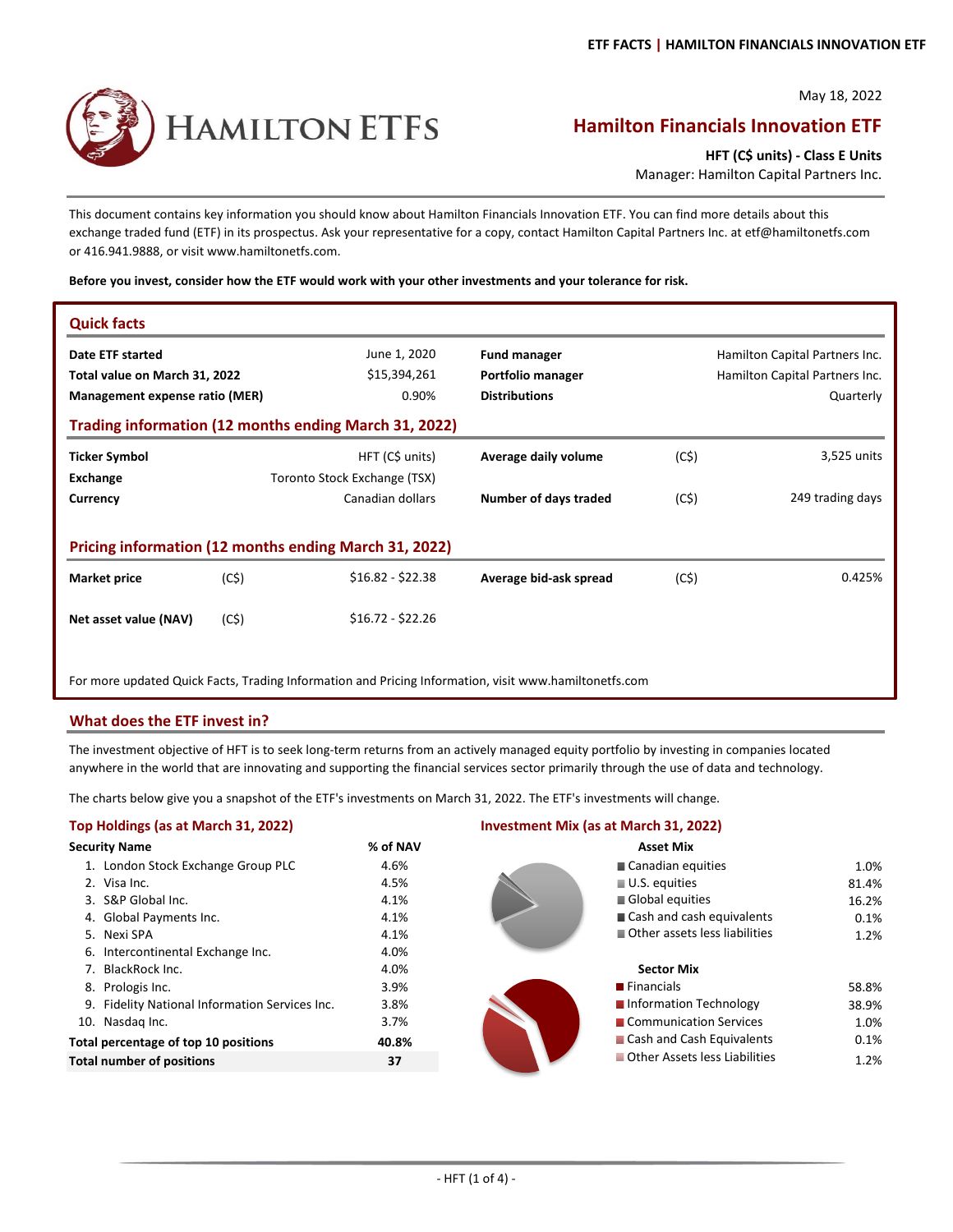#### **How risky is it?**

The value of the ETF can go down as well as up. You could lose money.

One way to gauge risk is to look at how much an ETF's returns change over time. This is called "volatility".

In general, ETFs with higher volatility will have returns that change more over time. They typically have a greater chance of losing money and may have a greater chance of higher returns. ETFs with lower volatility tend to have returns that change less over time. They typically have lower returns and may have a lower chance of losing money.

#### **Risk rating**

Hamilton Capital Partners Inc. has rated the volatility of this ETF as **Medium**.

This rating is based on how much the ETF's returns have changed from year to year. It doesn't tell you how volatile the ETF will be in the future. The rating can change over time. An ETF with a low risk rating can still lose money.

Medium Low to Low Medium High Medium to High

For more information about the risk rating and specific risks that can affect the ETF's returns, see the "Risk Factors" section of the ETF's prospectus.

#### **No guarantees**

ETFs do not have any guarantees. You may not get back the amount of money you invest.

#### **How has the ETF performed?**

This section tells you how units of the ETF have performed over the past 1 year(s).

Returns, which are calculated using the ETF's net asset value (NAV), are after expenses have been deducted. These expenses reduce the ETF's returns.

#### **Year‐by‐year returns**

This chart shows how units of the ETF performed in each of the past 1 completed calendar year(s). The ETF dropped in value in 0 of the 1 year(s).

The range of returns and change from year to year can help you assess how risky the ETF has been in the past. It does not tell you how the ETF will perform in the future.

#### **Best and worst 3‐month returns**

The table shows the best and worst returns for units of the ETF in a 3-month period over the past 1 full calendar year(s). The best and worst 3month returns could be higher or lower in the future. Consider how much of a loss you could afford to take in a short period of time.

|              | <b>Return</b> | 3 months ending   | If you invested \$1,000 at the beginning of the period |
|--------------|---------------|-------------------|--------------------------------------------------------|
| Best return  | 13.2%         | April 30, 2021    | Your investment would have risen to \$1,132            |
| Worst return | (11.5%)       | February 28, 2022 | Your investment would have dropped to \$885            |

#### **Average return**

As at March 31, 2022, a person who invested \$1,000 in the ETF over 1 year(s) ago now has \$1,188. This works out to an annual compound return of 9.8%.

#### **Trading ETFs**

ETFs hold a basket of investments, like mutual funds, but trade on exchanges like stocks. Here are a few things to keep in mind when trading ETFs:

#### **Pricing**

ETFs have two sets of prices: market price and net asset value (NAV).

#### **Market price**

- ETFs are bought and sold in exchanges at the market price. The market price can change throughout the trading day. Factors like supply, demand and changes in the value of an ETF's investments can effect the market price.
- $\bullet$ You can get price quotes any time during the trading day. Quotes have two parts: **bid** and **ask**.



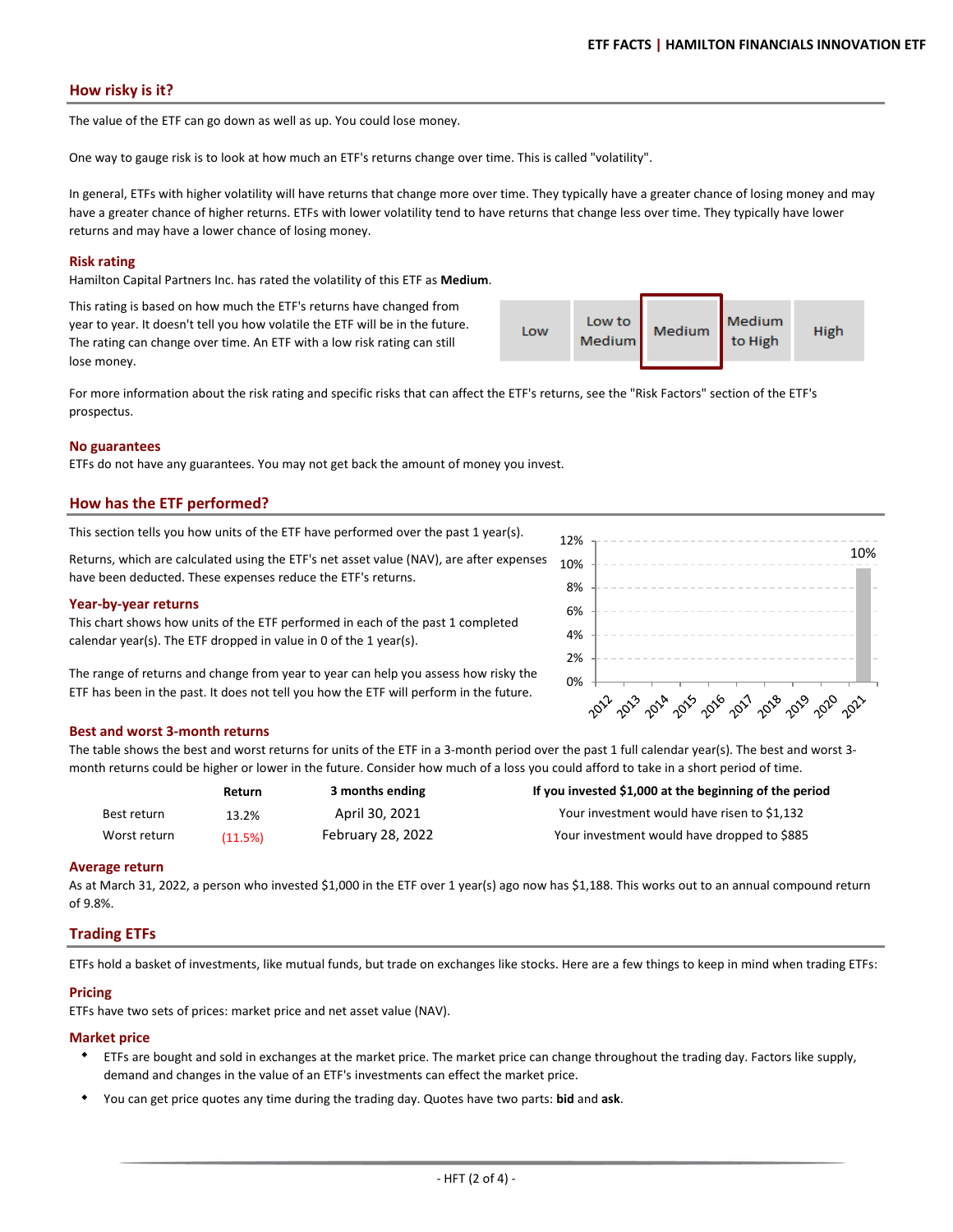- $\bullet$ The bid is the highest price a buyer is willing to pay if you want to sell your ETF units. The ask is the lowest price a seller is willing to accept if you want to buy ETF units. The difference between the two is called the "**bid‐ask spread**".
- $\bullet$ In general, a smaller bid‐ask spread means the ETF is more liquid. That means you are more likely to get the price you expect.

#### **Net asset value (NAV)**

- Like mutual funds, ETFs have a NAV. It is calculated after the close of each trading day and reflects the value of an ETF's investments at that point in time.
- $\bullet$ NAV is used to calculate financial information for reporting purposes ‐ like the returns shown in this document.

#### **Orders**

There are two main options for placing orders: **market orders** and **limit orders**. A market order lets you buy or sell units at the current market price. A limit order lets you set the price at which you are willing to buy or sell units.

#### **Timing**

In general, market prices of ETFs can be more volatile around the start and end of the trading day. Consider using a limit order or placing a trade at another time during the trading day.

#### **Who is this ETF for?**

#### **Investors who:**

- Seek long‐term capital growth
- Want exposure to a portfolio of companies innovating the delivery and execution of financial services with the use of data and technology
- $\bullet$ Are comfortable with medium investment risk (i.e., can handle the ups and downs of the markets)

#### **A word about tax**

In general, you'll have to pay income tax on any money you make on an ETF. How much you pay depends on the tax laws where you live and whether or not you hold the ETF in a registered plan, such as a Registered Savings Plan (RSP) or a Tax-Free Savings Account (TFSA).

Keep in mind that if you hold your ETF in a non-registered account, distributions from the ETF are included in your taxable income, whether you get them in cash or have them reinvested.

#### **How much does it cost?**

This section shows the fees and expenses you could pay to buy, own and sell units of the ETF. Fees and expenses, including any trailing commissions, can vary among ETFs.

Higher commissions can influence representatives to recommend one investment over another. Ask about other ETFs and investments that may be suitable for you at a lower cost.

#### **1. Brokerage commissions**

You may have to pay a commission every time you buy and sell units of the ETF. Commissions may vary by brokerage firm. Some brokerage firms may offer commission‐free ETFs or require a minimum purchase amount.

#### **2. ETF expenses**

You don't pay these expenses directly. They affect you because they reduce the ETF's returns.

As of December 31, 2021, the ETF's expenses were 0.99% of its value. This equals \$9.90 for every \$1,000 invested.

|                                                                                                       | Annual rate (as a % of the ETF's value) |
|-------------------------------------------------------------------------------------------------------|-----------------------------------------|
| Management expense ratio ("MER")                                                                      | 0.90%                                   |
| This is the total of the ETF's management fee and operating expenses. Hamilton Capital waived some of |                                         |
| the ETF's expenses. If it had not done so, the MER would have been higher.                            |                                         |
| Trading expense ratio ("TER")                                                                         | 0.09%                                   |
| These are the ETF's trading costs.                                                                    |                                         |
| <b>ETF Expenses</b>                                                                                   | 0.99%                                   |